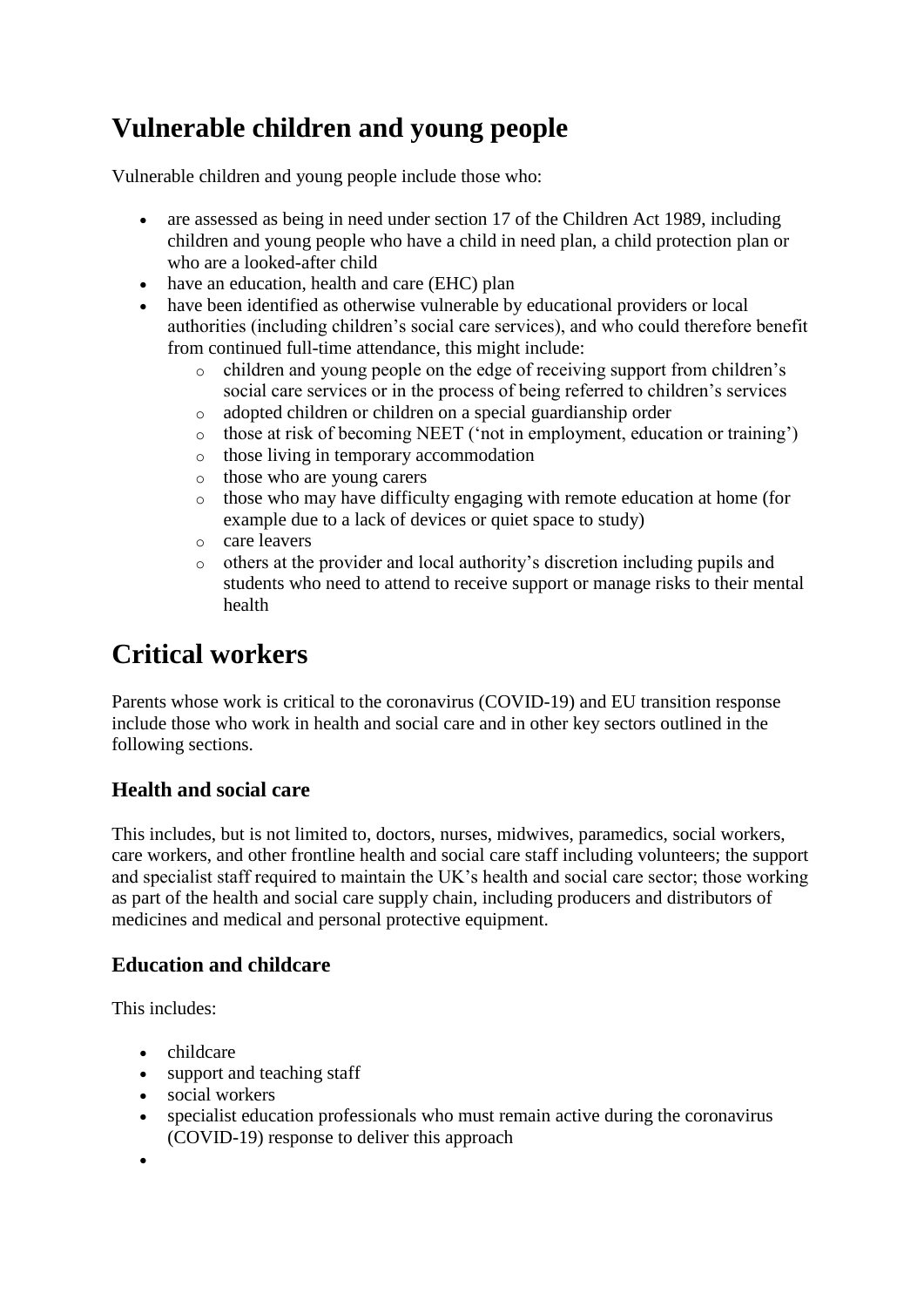## **Key public services**

This includes:

- those essential to the running of the justice system
- religious staff
- charities and workers delivering key frontline services
- those responsible for the management of the deceased
- journalists and broadcasters who are providing public service broadcasting

### **Local and national government**

This only includes those administrative occupations essential to the effective delivery of:

- the coronavirus (COVID-19) response, and the delivery of and response to EU transition
- essential public services, such as the payment of benefits and the certification or checking of goods for import and export (including animal products, animals, plants and food), including in government agencies and arms length bodies

### **Food and other necessary goods**

This includes those involved in food:

- production
- processing
- distribution
- sale and delivery
- as well as those essential to the provision of other key goods (for example hygienic and veterinary medicines)

## **Public safety and national security**

This includes:

- police and support staff
- Ministry of Defence civilians
- contractor and armed forces personnel (those critical to the delivery of key defence and national security outputs and essential to the response to the coronavirus (COVID-19) outbreak and EU transition)
- fire and rescue service employees (including support staff)
- National Crime Agency staff
- those maintaining border security, prison and probation staff and other national security roles, including those overseas

#### **Transport and border**

This includes those who will keep the air, water, road and rail passenger and freight transport modes operating during the coronavirus (COVID-19) response and EU transition, including